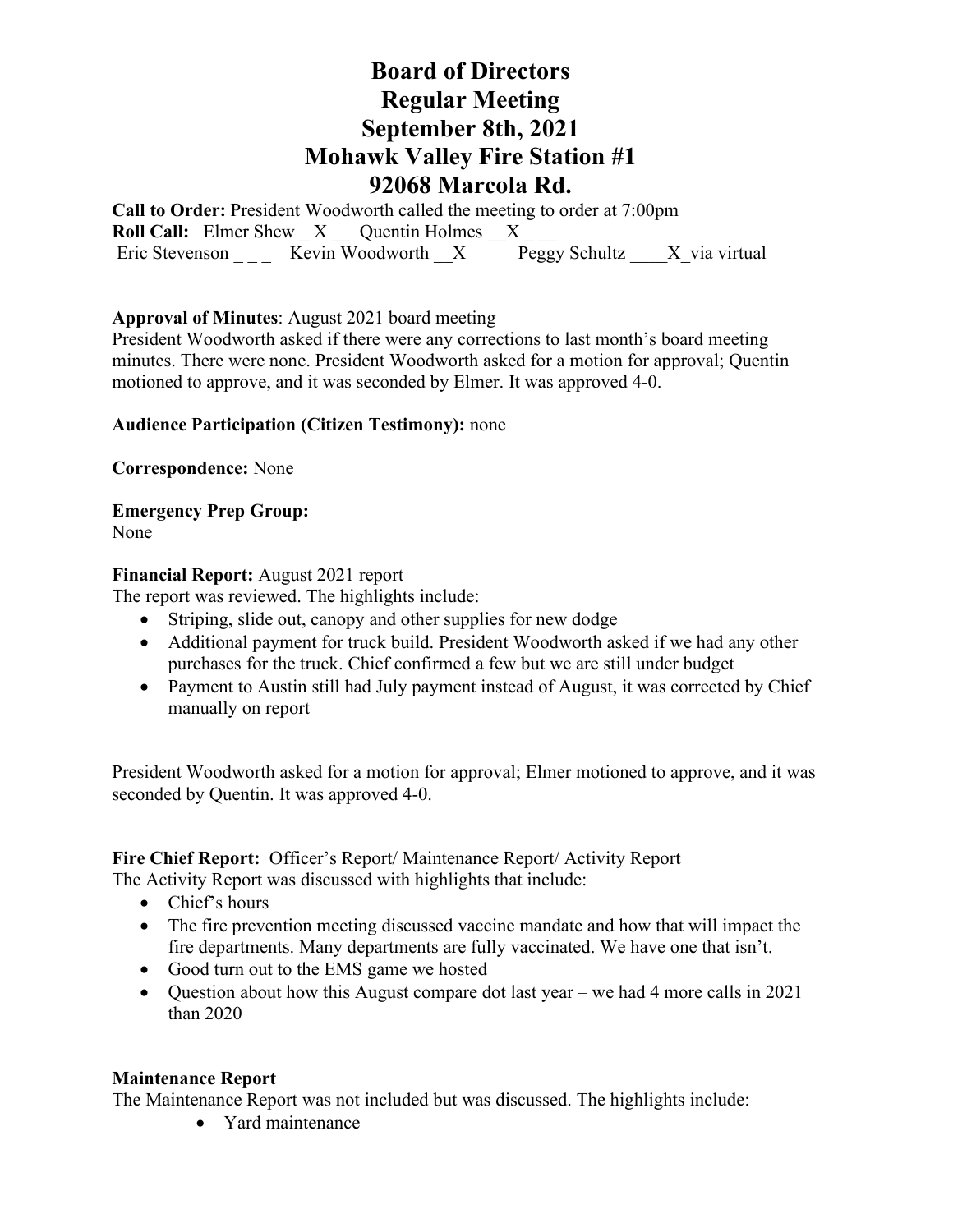# **Board of Directors Regular Meeting September 8th, 2021 Mohawk Valley Fire Station #1 92068 Marcola Rd.**

- Command rig build
- Engine at station 2 is out due to an air leak

Peggy asked about the population growth in the area. Chief said the consensus said no growth but he didn't rely on that.

### **Old Business**:

1. Grants

OSFM grant – tbere is a microchip shortage so we are waiting to hear. We have not heard back about the staffing grant to get added personnel for 3 years. We are holding off until November to focus on the seismic grant.

2. COVID 19 Update

There was another big surge. Medics have a longer response time now. Crews will probably get a booster shot in October. No volunteers or staff have gotten COVID but their family members have. We are getting more COVID related calls.

3. Project Updates

The new command truck will be ready to go soon.

### **New Business:**

1. Open House

We are hoping to have it October 2 but have not publicized it since we aren't sure about COVID regulations. It will go online if we have to. We are hoping to help VFW. We will have a breakfast and the raffle. There was discussion about having a bouncy house with COVID concerns.

### **Items Not on Agenda:**

.

Chief discussed his time at the Lakeview County conflagration. There was discussion on active fires in Lane County and Douglas county. There was also mention of RSVP for a firefighter fighters memorial.

### **Future Meeting Agenda Items:**

**Next meeting Board Meeting October 13, 2021**

Adjourn: Adjourned at 7:30pm.